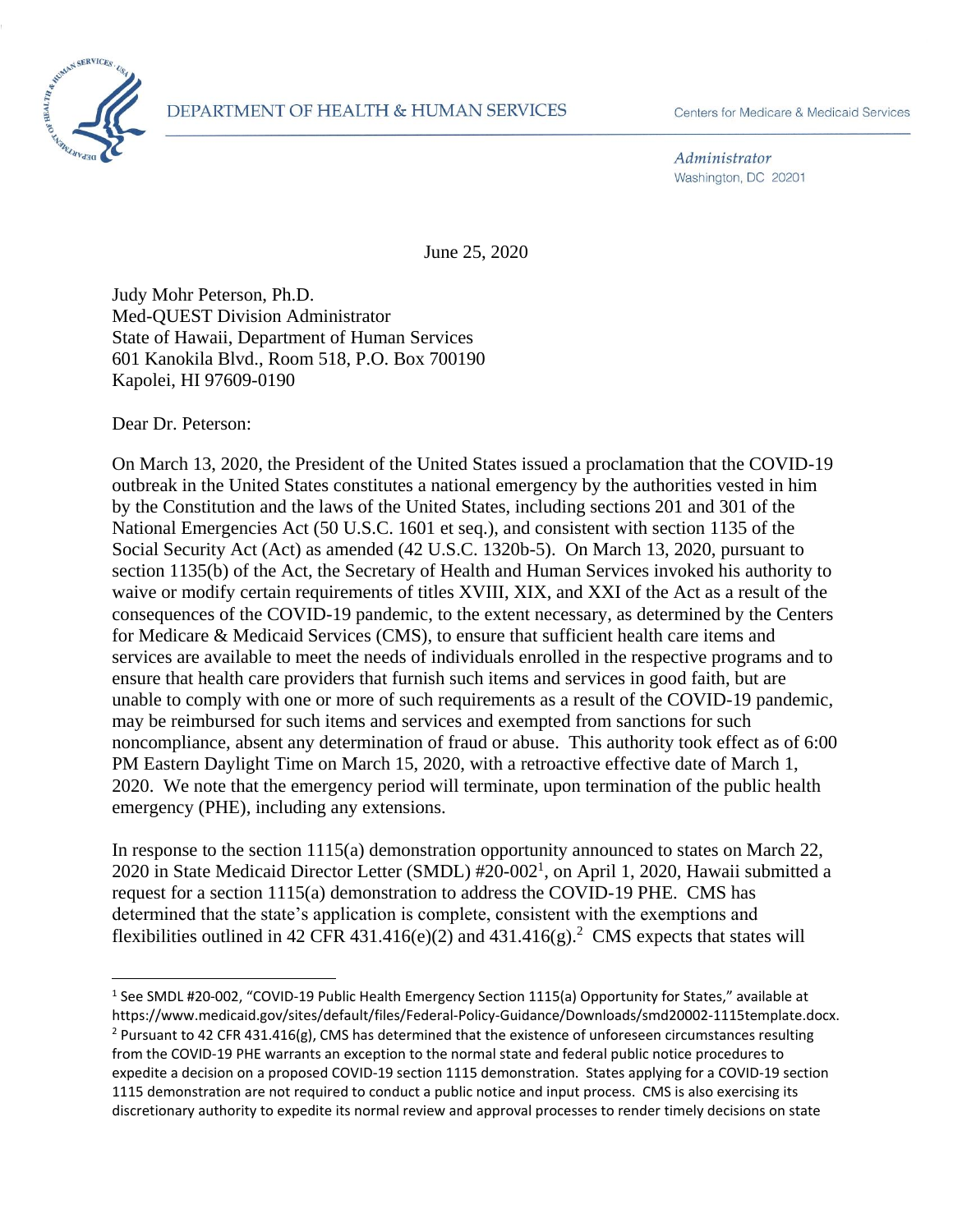offer, in good faith and in a prudent manner, a post-submission public notice process, including tribal consultation as applicable, to the extent circumstances permit. This letter also serves as time-limited approval of several of the requests included in the "Hawaii COVID-19 Public Health Emergency (PHE)" section 1115(a) demonstration (Project Number 11-W-00351/9) which is hereby authorized retroactively from March 1, 2020, through the date that is 60 days after the end of the PHE (including any renewal of the PHE).

CMS has determined that the Hawaii COVID-19 PHE section 1115(a) demonstration including the waiver and expenditure authorities detailed below - is necessary to assist the state in delivering the most effective care to its beneficiaries in light of the COVID-19 PHE. The demonstration is likely to assist in promoting the objectives of the Medicaid statute because it is expected to help the state furnish medical assistance in a manner intended to protect, to the greatest extent possible, the health, safety, and welfare of individuals and providers who may be affected by COVID-19.

In addition, in light of the unprecedented emergency circumstances associated with the COVID-19 pandemic and consistent with the President's declaration detailed above - and in consequence of the time-limited nature of this demonstration - CMS did not require the state to submit budget neutrality calculations for the Hawaii COVID-19 PHE section 1115(a) demonstration. In general, CMS has determined that the costs to the federal government are likely to have been otherwise incurred and allowable. Hawaii will still be required to track demonstration expenditures and will be expected to evaluate the connection between those expenditures and the state's response to the PHE, as well as the cost-effectiveness of those expenditures.

The state will be required to complete a final report, which will consolidate monitoring and evaluation reporting deliverables associated with the approved waiver and expenditure authorities under SMDL #20-002, no later than one year after the end of the COVID-19 section 1115 demonstration authority. CMS will provide guidance for the evaluation design and final report, specifically developed for these waivers and expenditure authorities to facilitate state compliance with 42 CFR 431.424(c); an evaluation design will be due to CMS within 60 days of demonstration approval.

The state will test whether and how the approved waivers and expenditure authorities affect the state's response to the PHE. To that end, the state will use research questions that pertain to the approved waivers and expenditure authorities. The evaluation will also assess cost-effectiveness by tracking administrative costs and health services expenditures for demonstration beneficiaries and assessing how these outlays affected the state's response to the PHE.

# *Requests CMS is Approving at this Time*

The state submitted a number of requests, many of which could be approved under a section 1135 waiver, or through the Emergency Preparedness and Response Appendix K for 1915(c) services authorized under the existing section 1115(a) demonstration entitled "Hawaii QUEST

applications for COVID-19 section 1115 demonstrations. CMS will post all section 1115 demonstrations approved under this COVID-19 demonstration opportunity on the Medicaid.gov website.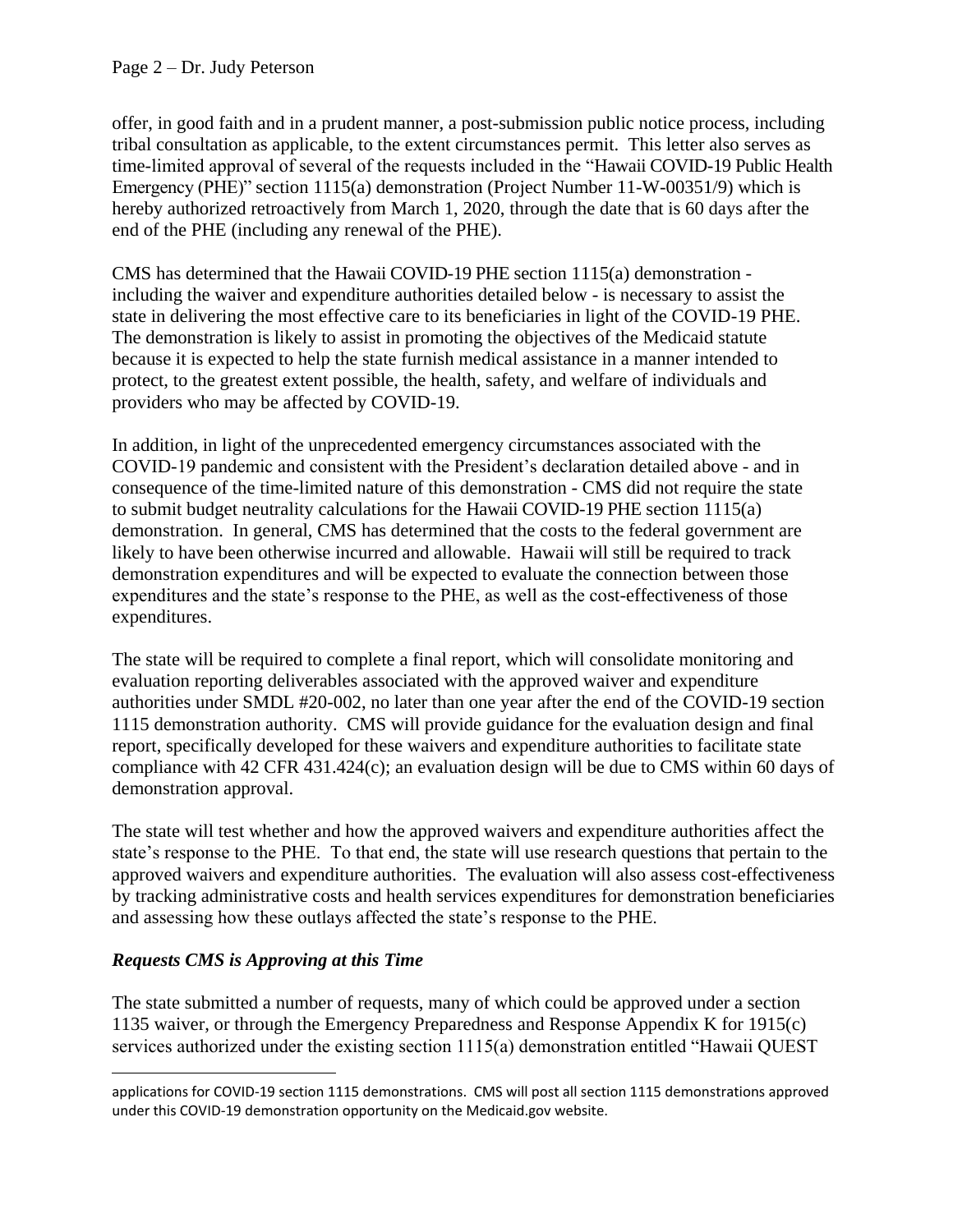Integration," and are not described below. On April 8, 2020, CMS approved Hawaii's request to update the "Hawaii QUEST Integration" (Project No. 11-W-00001/9) with the Emergency Preparedness and Response Attachment K in order to respond to the COVID-19 pandemic.<sup>3</sup> This has been incorporated into the demonstration's Special Terms and Conditions as Attachment K.

This letter only addresses requests that CMS is approving at this time. Consistent with the flexibilities described in the SMDL #20-002, CMS is approving the following requests at this time:

# *Expenditure Authorities*

- **1. Retainer Payments.** Expenditures for the state to make retainer payments to providers of personal care services and habilitation that include personal care as a component as defined under section 1915(i) of the Act to maintain capacity during the emergency. The retainer payment time limit may not exceed 30 consecutive days. If the state currently has or submits and receives approval of an institutional facility bed hold SPA that is fewer than 30 days, then the state may only make retainer payment authorized under the 1115 authority that is less than or equal to the institutional nursing facility bed hold limit in the SPA. In addition, retainer payments may only be paid to providers with treatment relationships to beneficiaries that existed at the time the PHE was declared and who continue to bill for personal care services or habilitation services as though they were still providing these services to those beneficiaries in their absence. The retainer payments may not exceed the approved rate(s) or average expenditure amounts paid during the previous quarter for the service(s) that would have been provided.
- **2. 1915(i)-like Initial Evaluations and Assessments, and Revaluations and Reassessments.** Expenditures to allow the state to modify the deadline for conducting initial evaluations of eligibility at 42 C.F.R. §441.715(d) and initial assessments of need to establish a care plan at 42 C.F.R. §441.720(a) for the 1915(i)-like home and community-based services (HCBS) waiver services in the Hawaii QUEST Integration demonstration. This authority allows the state to delay the need for a functional assessment and LOC determination for one year. Expenditures to allow the state to modify the deadline for annual redetermination of eligibility required for the 1915(i)-like services, as described in 42 C.F.R.  $§$ 441.715(e) and 1915(i)(1)(I) of the Act, and annual reassessment of need required for the 1915(i)-like services, as described in 42 C.F.R. §441.720(b). The annual eligibility determinations and reassessments of need that exceed the 12-month authorization period will remain in place and services authorized under a person-centered plan as described under 42 C.F.R. §441.725 will continue until the re-evaluation and reassessment can occur. These actions may be postponed for up to one year.
- **3. 1915(c) and 1915(c)-like HCBS Waiver Level of Care Determination and Redetermination Timeline.** Expenditures to allowing the state to modify the deadline for initial and annual level of care determinations required for the 1915(c) and 1915(c)-like HCBS waiver services in the Hawaii QUEST Integration demonstration, as described in 42

<sup>3</sup> <https://www.medicaid.gov/medicaid/section-1115-demonstrations/downloads/hi-cms-appendix-k-appvl.pdf>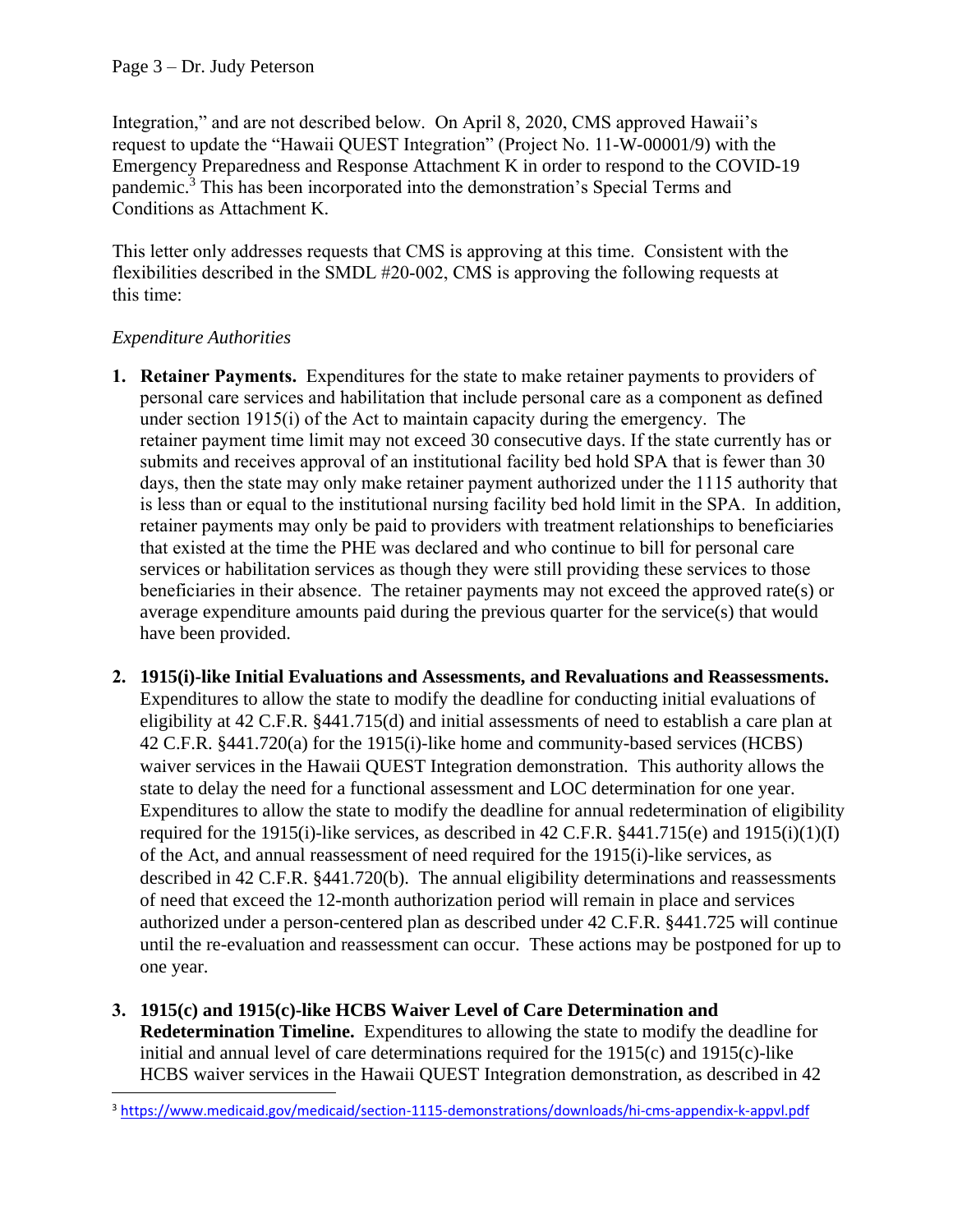C.F.R.  $§441.302(c)(1)$  and (c)(2), respectively. The initial determination of level of care does not need to be completed before the start of services, but must be completed within one year, and the annual level of care determinations that exceeds the 12-month authorization period will remain in place and services will continue until the assessment can occur. A reassessment may be postponed for up to one year.

The state also requested the following flexibility that we are approving:

**4. HCBS Visitor Requirements.** Expenditures for the state to not comply with the HCBS settings requirement at  $42 \text{ CFR } 441.710(a)(1)(vi)(D)$  that individuals are able to have visitors of their choosing at any time for all HCBS in the state to minimize the spread of infection during the COVID-19 pandemic.

# *Requests Withdrawn by the State*

Hawaii originally requested the following flexibilities, which it subsequently withdrew from CMS consideration:

- Authority to modify the eligibility criteria for long-term supports and services (LTSS); and
- Authority to allow self-attestation or alternative verification of an individual's income or assets to qualify for LTSS.

Approval of this demonstration is subject to the limitations specified in the list of approved authorities and the enclosed STCs. The state may deviate from its Medicaid state plan requirements only to the extent outlined in the list of approved authorities and the enclosed STCs for the demonstration. This approval is conditioned upon continued compliance with the enclosed STCs which set forth in detail the nature, character and extent of anticipated federal involvement in the project.

The award is subject to CMS receiving written acceptance of this award within 15 days of the date of this approval letter. Your project officer is Mr. Michael Trieger. Mr. Michael Trieger is available to answer any questions concerning implementation of the state's section 1115(a) demonstration and his contact information is as follows:

> Centers for Medicare & Medicaid Services Center for Medicaid and CHIP Services Mail Stop S2-25-26 7500 Security Boulevard Baltimore, Maryland 21244-1850 Telephone: (410) 786-0745 Email: [Michael.Trieger1@cms.hhs.gov](mailto:Michael.Trieger1@cms.hhs.gov)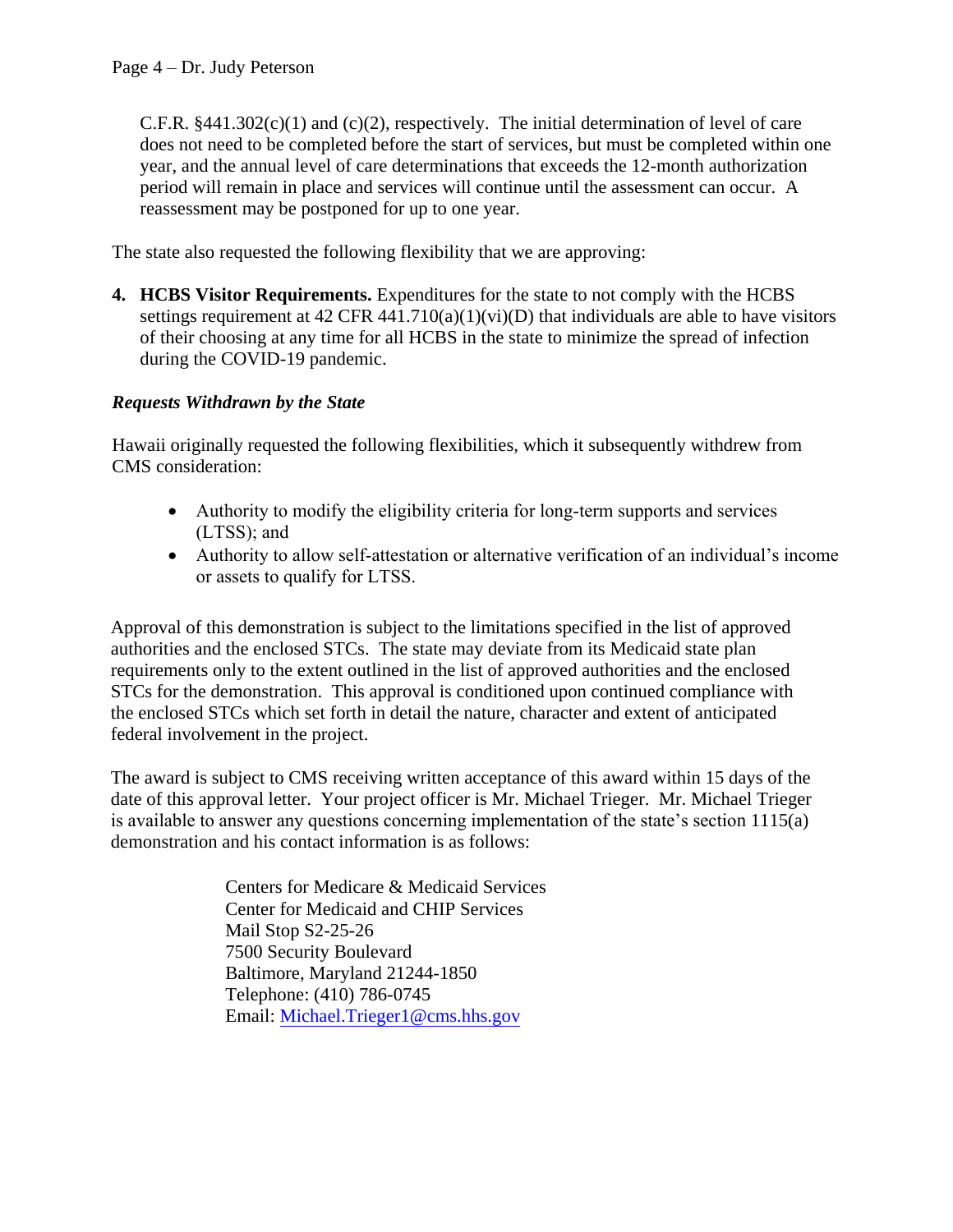We appreciate your state's commitment to addressing the significant challenges posed by the COVID-19 pandemic and we look forward to our continued partnership on the Hawaii COVID-19 PHE section 1115(a) demonstration. If you have any questions regarding this approval, please contact Mrs. Judith Cash, Director, State Demonstrations Group, Center for Medicaid and CHIP Services, at (410) 786-9686.



Enclosure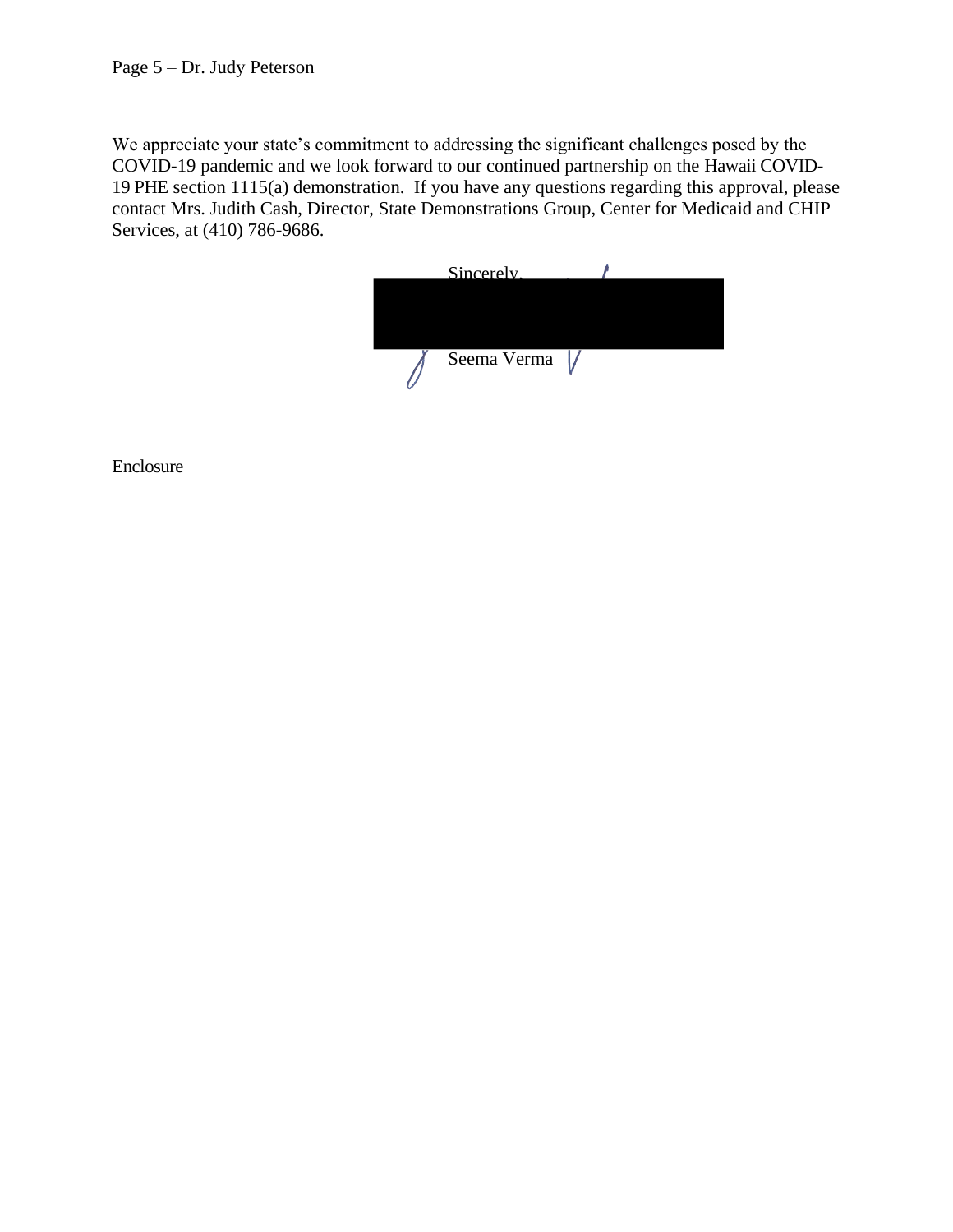Page 6 – Dr. Judy Peterson

cc: Brian Zolynas, State Monitoring Lead, Medicaid and CHIP Operations Group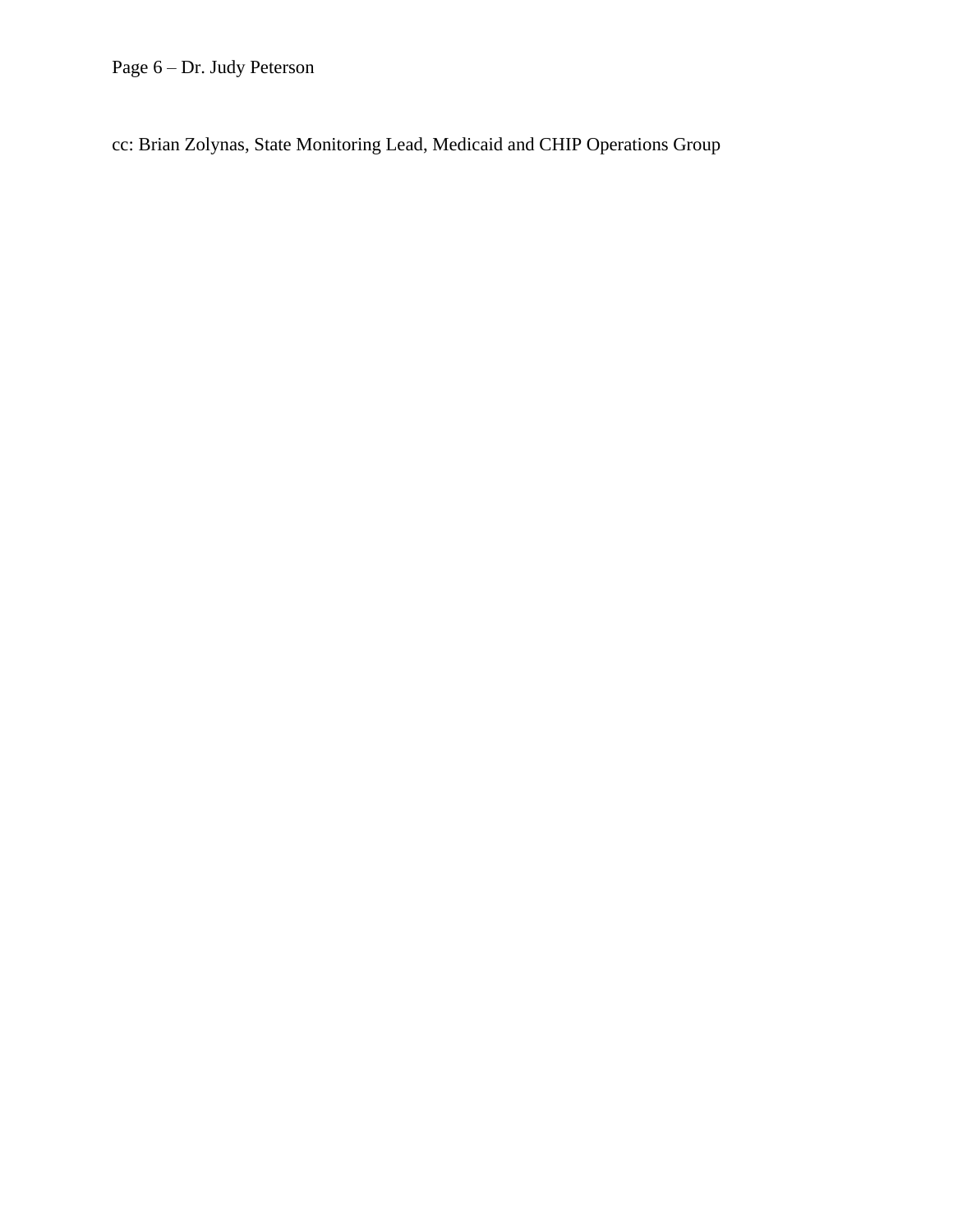# **CENTERS FOR MEDICARE & MEDICAID SERVICES EXPENDITURE AUTHORITY**

### **NUMBER: 11-W-00351/9**

### **TITLE: Hawaii COVID-19 Public Health Emergency Demonstration**

#### **AWARDEE: State of Hawaii Department of Human Services**

Under the authority of section  $1115(a)(2)$  of the Act, expenditures made by the state for the items identified below, which are not otherwise included as expenditures under section 1903 of the Act shall, for the period from March 1, 2020, through the date that is sixty (60) days after the PHE described in section  $1135(g)(1)(B)$  of the Act, including any extension, expires, unless otherwise specified, be regarded as expenditures under the state's title XIX plan.

As discussed in the Centers for Medicare & Medicaid Services' (CMS) approval letter, the United States Secretary of Health and Human Services has determined that the demonstration, including the granting of the expenditure authorities described below, is likely to assist in promoting the objectives of title XIX of the Act.

The following expenditure authorities may only be implemented consistent with the approved STCs and shall enable the state to operate the above-identified section 1115(a) demonstration.

- **1. Retainer Payments.** Expenditures for the state to make retainer payments to providers of personal care services and habilitation that include personal care as a component as defined under section 1915(i) of the Act to maintain capacity during the emergency. The retainer payment time limit may not exceed 30 consecutive days. If the state currently has or submits and receives approval of an institutional facility bed hold SPA that is fewer than 30 days, then the state may only make retainer payment authorized under the 1115 authority that is less than or equal to the institutional nursing facility bed hold limit in the SPA. In addition, retainer payments may only be paid to providers with treatment relationships to beneficiaries that existed at the time the PHE was declared and who continue to bill for personal care services or habilitation services as though they were still providing these services to those beneficiaries in their absence. The retainer payments may not exceed the approved rate(s) or average expenditure amounts paid during the previous quarter for the service(s) that would have been provided.
- **2. 1915(i)-like Initial Evaluations and Assessments, and Revaluations and Reassessments.** Expenditures to allow the state to modify the deadline for conducting initial evaluations of eligibility at 42 C.F.R. §441.715(d) and initial assessments of need to establish a care plan at 42 C.F.R. §441.720(a) for the 1915(i)-like home and community-based services (HCBS) waiver services in the Hawaii QUEST Integration demonstration. This authority allows the state to delay the need for a functional assessment and LOC determination for one year.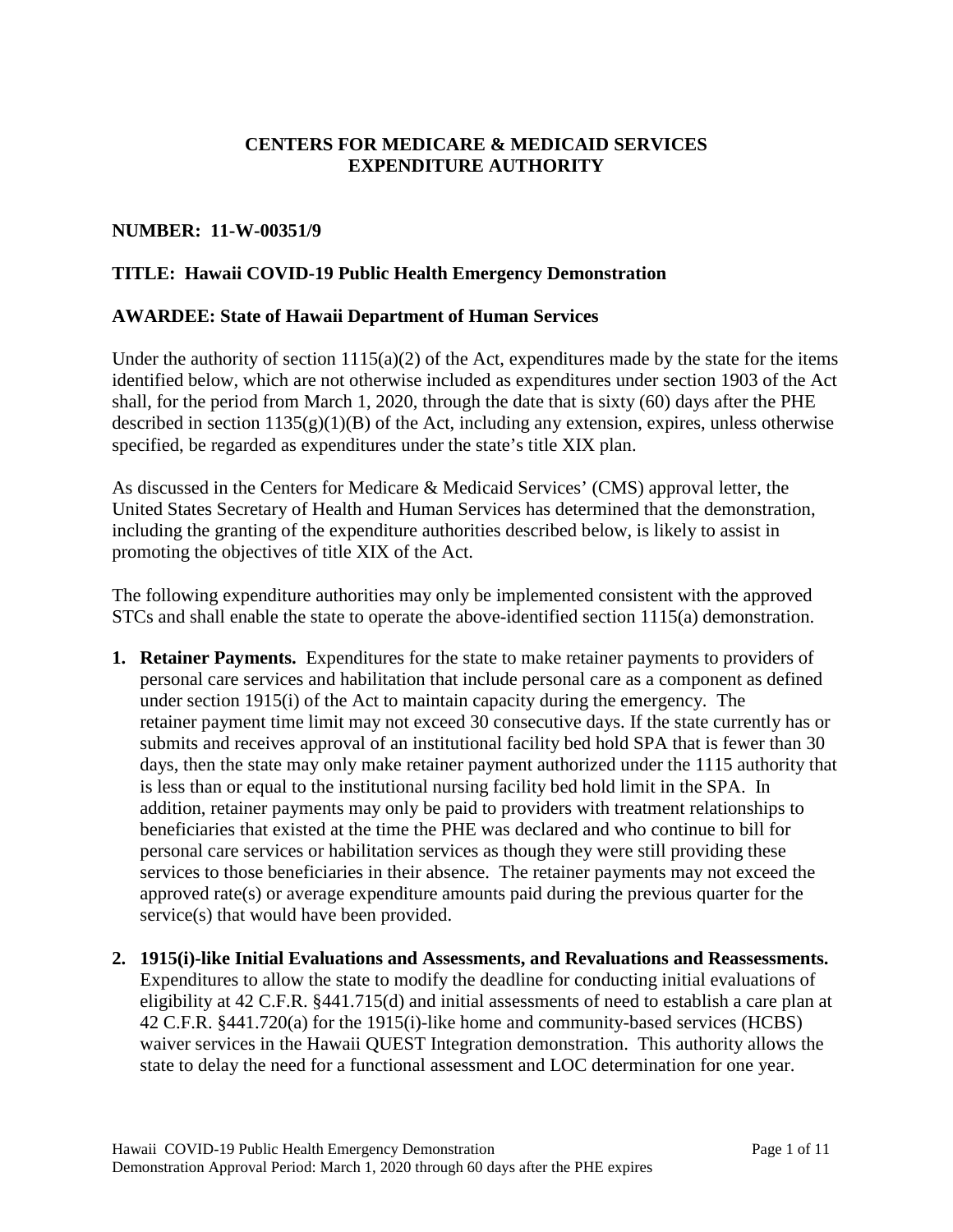Expenditures to allow the state to modify the deadline for annual redetermination of eligibility required for the 1915(i)-like services, as described in 42 C.F.R. §441.715(e) and  $1915(i)(1)(I)$  of the Act, and annual reassessment of need required for the 1915 $(i)$ -like services, as described in 42 C.F.R. §441.720(b). The annual eligibility determinations and reassessments of need that exceed the 12-month authorization period will remain in place and services authorized under a person-centered plan as described under 42 C.F.R. §441.725 will continue until the re-evaluation and reassessment can occur. These actions may be postponed for up to one year.

# **3. 1915(c) and 1915(c)-like HCBS Waiver Level of Care Determination and**

**Redetermination Timeline.** Expenditures to allowing the state to modify the deadline for initial and annual level of care determinations required for the 1915(c) and 1915(c)-like HCBS waiver services in the Hawaii QUEST Integration demonstration, as described in 42 C.F.R.  $§441.302(c)(1)$  and (c)(2), respectively. The initial determination of level of care does not need to be completed before the start of services, but must be completed within one year, and the annual level of care determinations that exceeds the 12-month authorization period will remain in place and services will continue until the assessment can occur. A reassessment may be postponed for up to one year.

**4. HCBS Visitor Requirements.** Expenditures for the state to not comply with the HCBS settings requirement at  $42 \text{ CFR } 441.710(a)(1)(vi)(D)$  that individuals are able to have visitors of their choosing at any time for all HCBS in the state to minimize the spread of infection during the COVID-19 pandemic.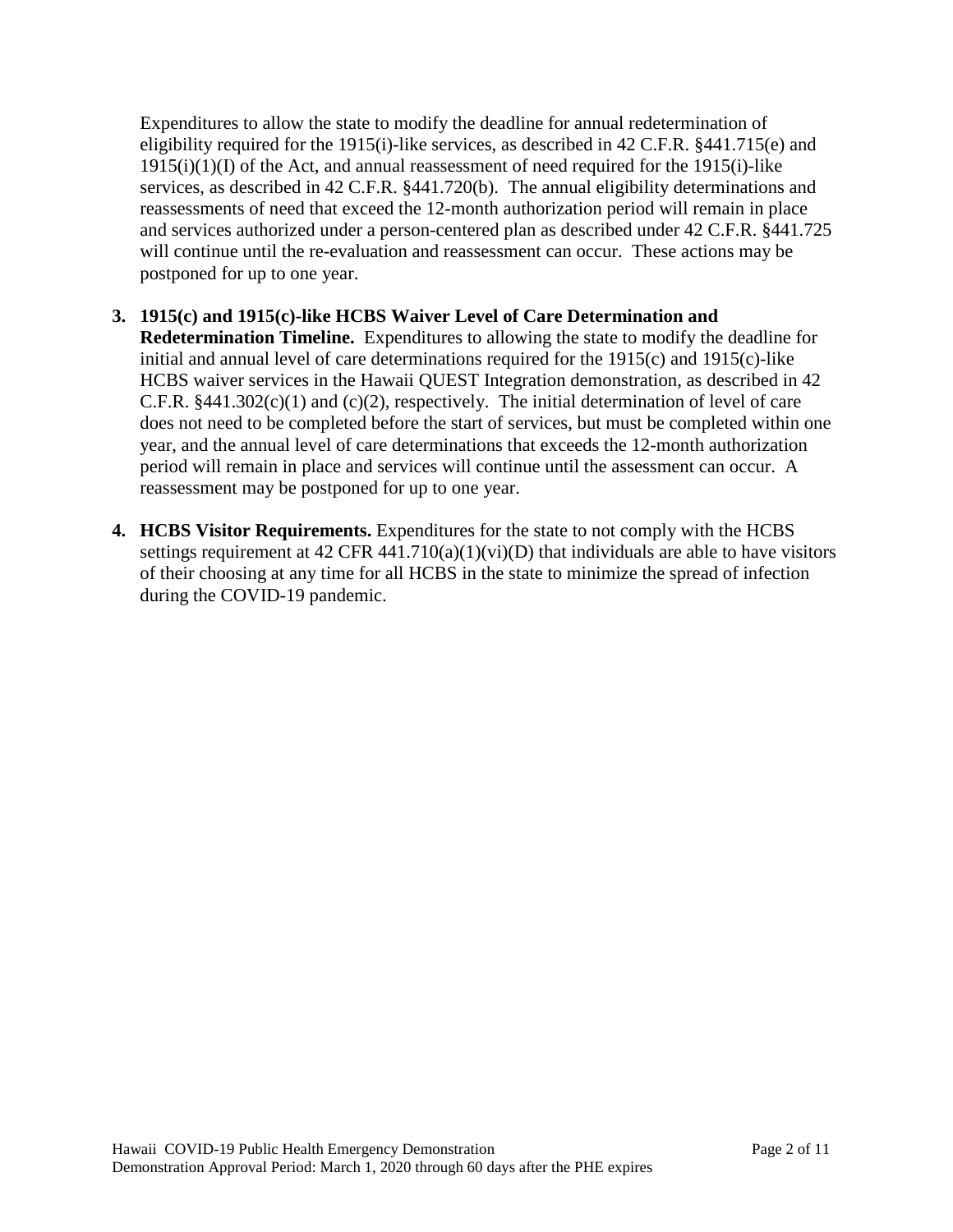### **CENTERS FOR MEDICARE & MEDICAID SERVICES SPECIAL TERMS AND CONDITIONS**

### **NUMBER: 11-W-00351/9**

### **TITLE: Hawaii COVID-19 Public Health Emergency Demonstration**

#### **AWARDEE: State of Hawaii Department of Human Services**

#### **I. PREFACE**

The following are the Special Terms and Conditions (STCs) for the Hawaii COVID-19 Public Health Emergency section 1115(a) Medicaid Demonstration (hereinafter "Demonstration"), operated by the state and partially funded by CMS. The STCs set forth in detail the state's obligations to CMS during the life of the demonstration. The STCs are effective March 1, 2020, unless otherwise specified. This demonstration is approved through the date that is 60 days after the Public Health Emergency (PHE) described in section  $1135(g)(1)(B)$  of the Act, including any extension, expires.

The STCs have been arranged into the following subject areas:

- I. Preface
- II. Program Description and Objectives
- III. General Program Requirements
- IV. COVID-19 Public Health Emergency Program and Benefits
- V. Cost Sharing
- VI. Delivery System
- VII. General Reporting Requirements
- VIII. General Financial Requirements Under Title XIX
- IX. Schedule of State Deliverables for the Demonstration Period

#### **II. PROGRAM DESCRIPTION AND OBJECTIVES**

The demonstration is approved in recognition of the PHE as a result of the COVID-19 pandemic. The demonstration will help the state to furnish medical assistance in a manner intended to protect, to the greatest extent possible, the health, safety, and welfare of individuals and providers who may be affected by COVID-19.

The state's title XIX state plan and waivers, as approved, will continue to operate concurrently with this section 1115 demonstration.

The demonstration also provides flexibility for the delivery of long term supports and services during the PHE.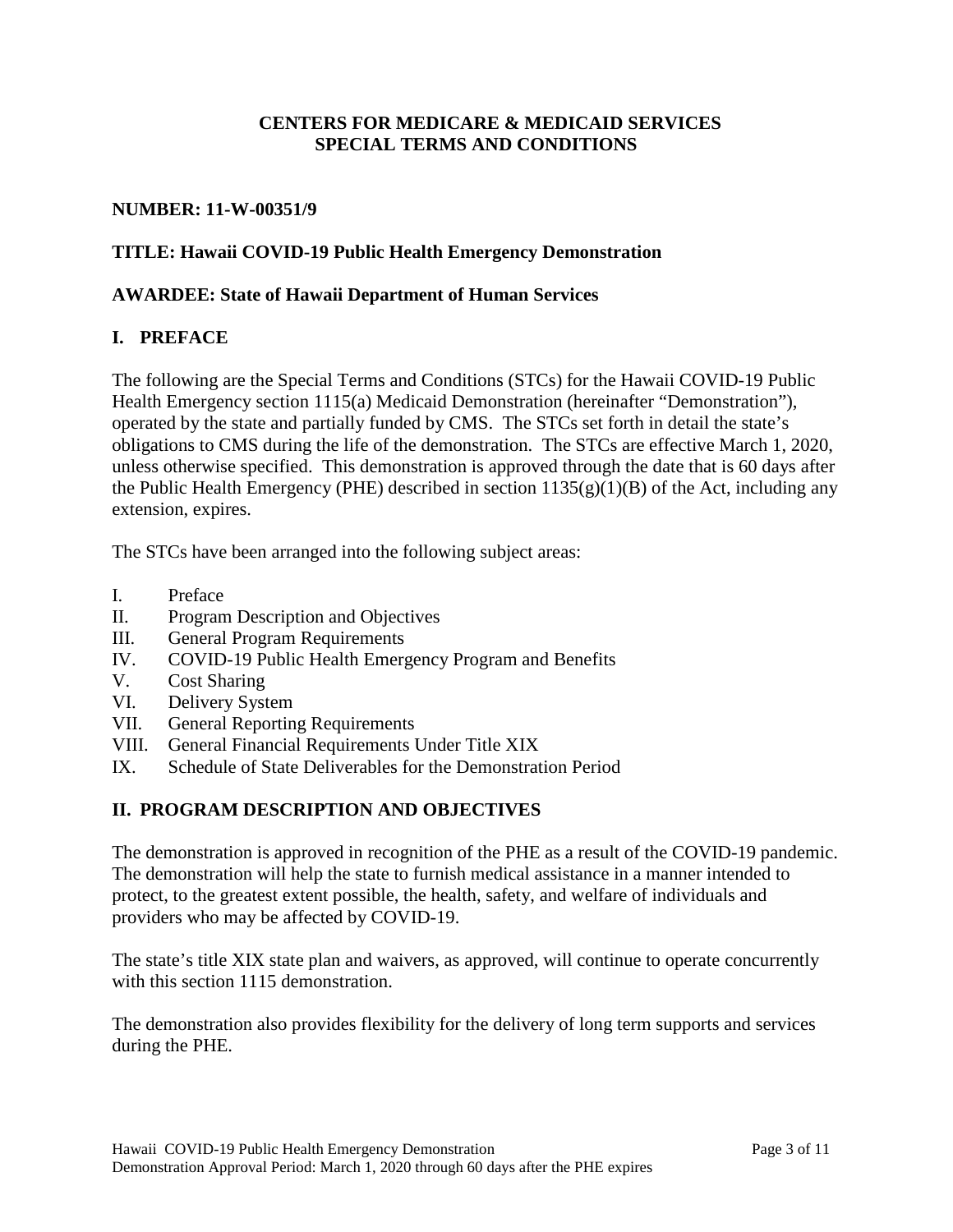# **III. GENERAL PROGRAM REQUIREMENTS**

- **1. Compliance with Federal Non-Discrimination Statutes.** The state agrees that it must comply with all applicable federal statutes relating to non-discrimination in services and benefits in its programs and activities. These include, but are not limited to, the Americans with Disabilities Act of 1990, title VI of the Civil Rights Act of 1964, section 504 of the Rehabilitation Act of 1973, the Age Discrimination Act of 1975, and Section 1557 of the Patient Protection and Affordable Care Act (Section 1557). Such compliance includes providing reasonable modifications to individuals with disabilities under the ADA, Section 504, and Section 1557 with eligibility and documentation requirements, and in understanding program rules and notices.
- **2. Compliance with Medicaid and CHIP Law, Regulation, and Policy.** All requirements of the Medicaid and CHIP programs expressed in law, regulation, and policy statement not expressly waived or identified as not applicable in the waiver and expenditure authority documents of which these terms and conditions are part, must apply to the demonstration.
- **3. Changes in Medicaid Law, Regulation, and Policy.** The state must, within the timeframes specified in law, regulation, court order, or policy statement, come into compliance with any changes in federal law, regulation, or policy affecting the Medicaid program that occur during this demonstration approval period, unless the provision being changed is explicitly waived or identified as not applicable. In addition, CMS reserves the right to amend the STCs to reflect such changes and/or changes as needed without requiring the state to submit an amendment to the demonstration pursuant to STC 6. CMS will notify the state 15 days in advance of the expected approval date of the amended STCs to allow the state to provide comment. Changes will be considered in force upon issuance of the approval letter by CMS. The state must accept the changes in writing.
- **4. Impact of Changes in Federal Law, Regulation, and Policy on the Demonstration.** If mandated changes in the federal law require state legislation, unless otherwise prescribed by the terms of the federal law, the changes must take effect on the day such state legislation becomes effective, or on the last day such legislation was required to be in effect under federal law, whichever is sooner.
- **5. Changes Subject to the Amendment Process.** Changes related to demonstration features such as eligibility, enrollment, benefits, delivery systems, cost sharing, sources of non-federal share of funding, and other comparable program elements in these STCs must be submitted to CMS as amendments to the demonstration. All amendment requests are subject to approval at the discretion of the Secretary in accordance with section 1115 of the Social Security Act (the Act). The state must not implement changes to these demonstration elements without prior approval by CMS. Federal Financial Participation (FFP) will not be available for amendments to the demonstration that have not been approved through the amendment process set forth in STC 6 below, except as provided in STC 3.
- **6. Amendment Process.** Requests to amend the demonstration must be submitted to CMS for approval prior to the planned date of implementation of the change and may not be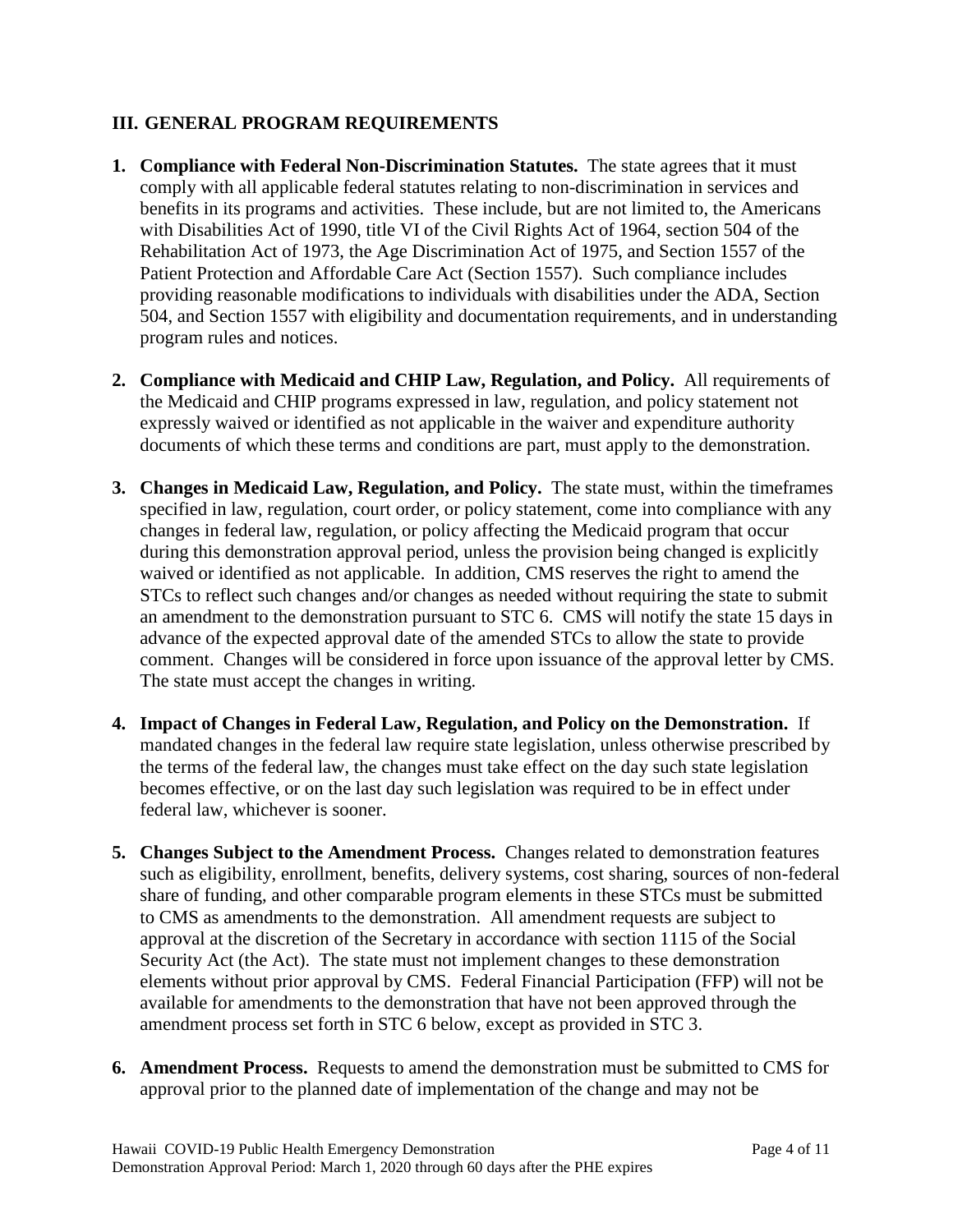implemented until approved. CMS reserves the right to deny or delay approval of a demonstration amendment based on non-compliance with these STCs, including but not limited to failure by the state to submit required elements of a viable amendment request as specified in this STC. Amendment requests must include, but are not limited to, the following:

- a) *Demonstration Amendment Summary and Objectives.* The state must provide a detailed description of the amendment, including the expected impact on beneficiaries with sufficient supporting documentation, the objective of the change and desired outcomes, and a conforming title XIX and/or title XXI state plan amendment if necessary;
- b) *Waiver and Expenditure Authorities*. The state must provide a list of waivers and expenditure authorities that are being requested or terminated, along with the programmatic description of why these waivers and expenditure authorities are being requested for the amendment;
- c) *Public Notice.* The state must provide either an explanation of the public process used by the state consistent with the requirements set forth in 59 Fed. Reg. 49249 (September 27, 1994) or an explanation of how the state meets the criteria outlined in 42 CFR  $431.416(g)(3)$  for discharge from normal state public notice and input responsibilities to address any of the circumstances describe in 42 CFR 431.416(g)(1).

In states with Federally-recognized Indian tribes, Indian health programs, and/or Urban Indian health organizations, the state is required to comply with tribal and Indian Health Program/Urban Indian Organization consultation requirements at section 1902(a)(73) of the Act, 42 CFR 431.408(b), State Medicaid Director Letter #01-024, or as contained in the state's approved Medicaid state plan, unless the state has established the criteria necessary to obtain an exemption from the normal state public notice process requirements in accordance with 42 CFR 431.416(g)(3).

- **7. Federal Financial Participation.** No federal matching funds for expenditures for this demonstration, including administrative and medical assistance expenditures, will be available until the effective date identified in the CMS demonstration approval letter.
- **8. Common Rule Exemption.** The state must ensure that the only involvement of human subjects in research activities that may be authorized and/or required by this demonstration is for projects which are conducted by or subject to the approval of CMS, and that are designed to study, evaluate, or otherwise examine the Medicaid or CHIP program – including public benefit or service programs, procedures for obtaining Medicaid or CHIP benefits or services, possible changes in or alternatives to Medicaid or CHIP programs or procedures, or possible changes in methods or levels of payment for Medicaid benefits or services. The Secretary has determined that this demonstration as represented in these approved STCs meets the requirements for exemption from the human subject research provisions of the Common Rule set forth in 45 CFR 46.104(d)(5).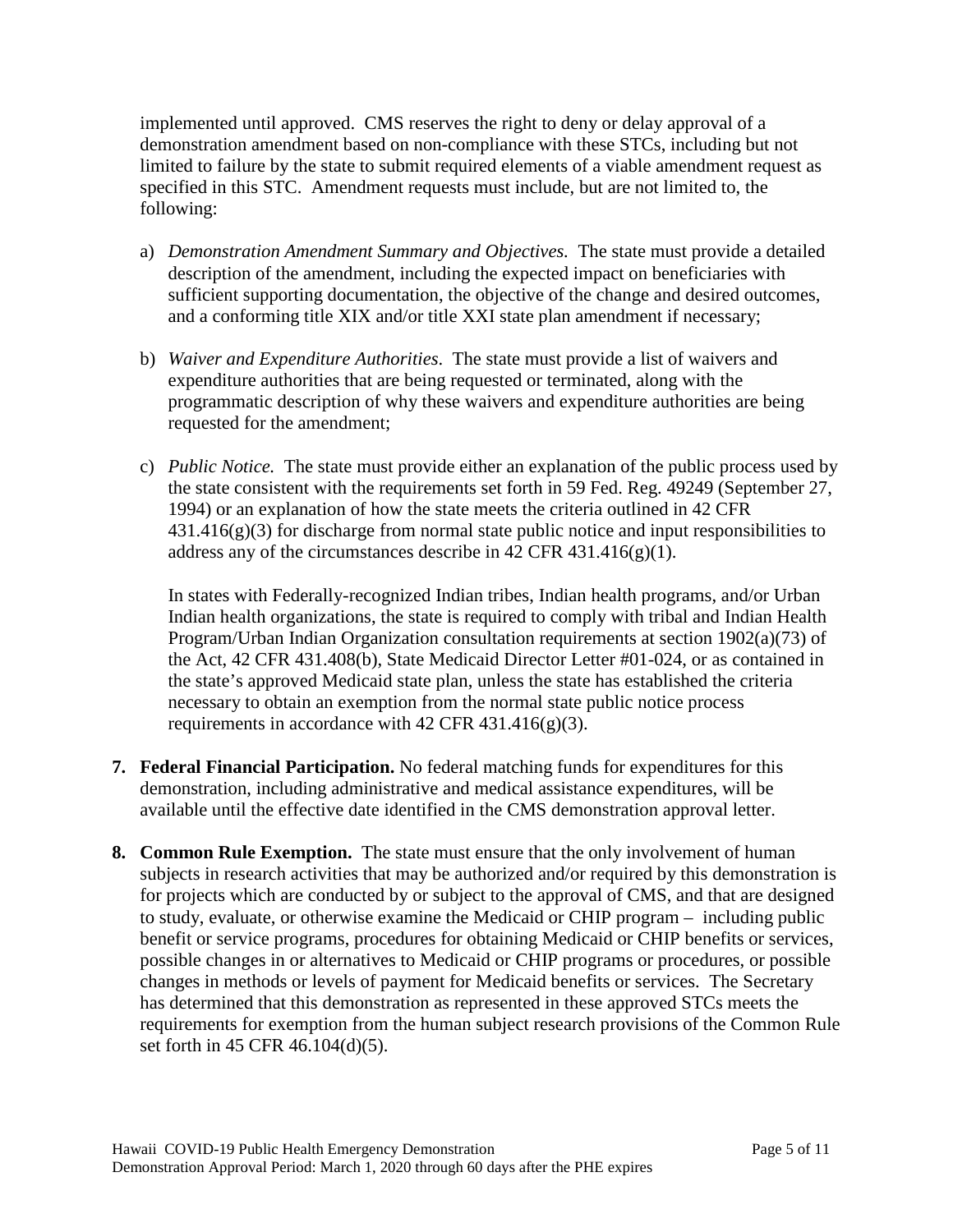- **9. CMS Right to Terminate or Suspend.** CMS may suspend or terminate the demonstration, in whole or in part, at any time before the date of expiration, whenever it determines, following a hearing that the state has materially failed to comply with the terms of the project. CMS must promptly notify the state in writing of the determination and the reasons for the suspension or termination, together with the effective date.
- **10. Withdrawal of Authority.** CMS reserves the right to withdraw waivers and/or expenditure authorities at any time it determines that continuing the waivers or expenditure authorities would no longer be in the public interest or promote the objectives of title XIX, as applicable. CMS will promptly notify the state in writing of the determination and the reasons for the withdrawal, together with the effective date, and afford the state an opportunity to request a hearing to challenge CMS' determination prior to the effective date. If a waiver or expenditure authority is withdrawn, FFP is limited to normal closeout costs associated with terminating the waiver or expenditure authorities, including services, continued benefits as a result of beneficiary appeals, and administrative costs of disenrolling beneficiaries.
- **11. Finding of Non-Compliance.** The state does not relinquish its rights to challenge CMS' finding that the state materially failed to comply.

# **IV. COVID-19 PUBLIC HEALTH EMERGENCY PROGRAM AND BENEFITS**

**12. COVID-19 PHE Program Benefits.** The state's COVID-19 section 1115(a) demonstration is necessary to assist the state in delivering the most effective care to its beneficiaries in light of the COVID-19 PHE. The demonstration is likely to assist in promoting the objectives of the Medicaid statute because it is expected to help the state furnish medical assistance in a manner intended to protect, to the greatest extent possible, the health, safety, and welfare of individuals and providers who may be affected by COVID-19. The expenditure authorities provided via this demonstration assist the state in achieving these goals.

# **V. COST SHARING**

**13. Cost Sharing.** There will be no premium, enrollment fee, or similar charge, or cost-sharing (including copayments and deductibles) required of individuals affected by this demonstration that varies from the state's current state plan.

# **VI. DELIVERY SYSTEM**

**14. Delivery System.** The health care delivery system for the provision of services under this demonstration will be implemented in the same manner as currently authorized prior to March 1, 2020.

# **VII. GENERAL REPORTING REQUIREMENTS**

**15. Monthly Calls.** CMS may schedule monthly conference calls with the state. CMS may also schedule these conference calls at some other regular frequency, as determined by CMS. The purpose of these calls will be to discuss any significant, actual or anticipated, developments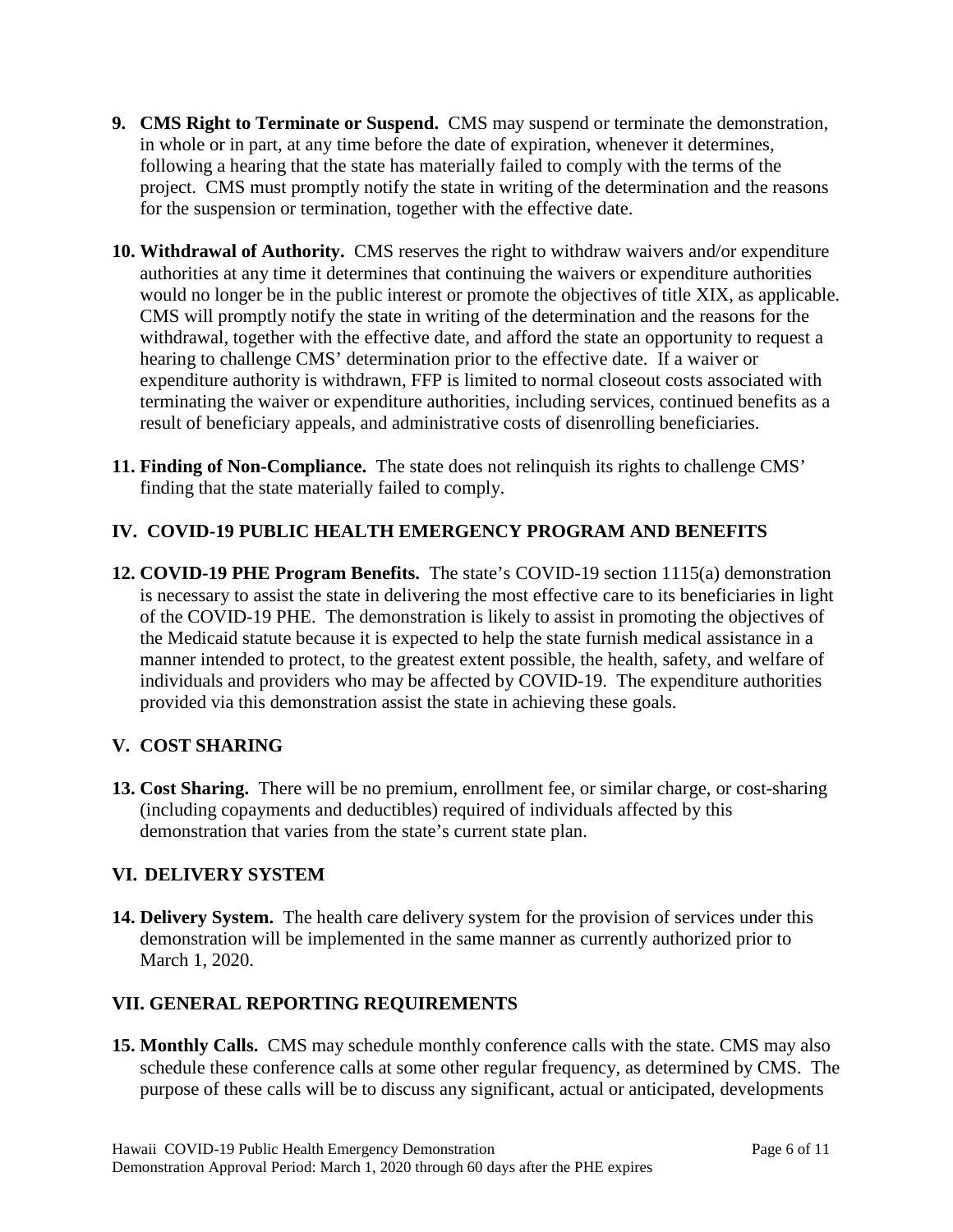affecting the demonstration. The state and CMS will jointly develop the agenda for the calls. The monitoring calls for this demonstration may be scheduled in conjunction with other approved section 1115 demonstration monitoring calls.

**16. Final Report.** This final report will consolidate Monitoring and Evaluation reporting requirements as the state's approved waivers and expenditure authorities under SMDL #20-002.The state must submit this final report no later than one year after the end of the COVID-19 section 1115 demonstration authority. The final report will capture data on the demonstration implementation, lessons learned, and best practices for similar situations. The state will be required to track separately all expenditures associated with this demonstration, including but not limited to, administrative costs and program expenditures. CMS will provide additional guidance on the structure and content of the final report.

Should the approval period of this demonstration exceed one year, for each year of the demonstration that the state is required to complete per the annual report required under 42 CFR 431.428(a), the state may submit that information in the Final Report.

**17. Evaluation Design.** The state must submit an evaluation design to CMS within 60 days of the demonstration approval. CMS will provide guidance on an evaluation design specifically for the waivers and expenditure authorities approved for the COVID-19 emergency, including any amendments. The state is required to post its evaluation design to the state's website within 30 days of CMS approval of the evaluation design, per 42 CFR 431.424(e).

The state will test whether and how the approved waivers and expenditure authorities affect the state's response to the public health emergency. To that end, the state will use research questions that pertain to the approved waivers and expenditure authorities. The evaluation will also assess cost-effectiveness by tracking administrative costs and health services expenditures for demonstration beneficiaries and assessing how these outlays affected the state's response to the public health emergency.

# **VIII**. **GENERAL FINANCIAL REQUIREMENTS UNDER TITLE XIX**

**18. Allowable Expenditures.** In consequence of the unprecedented emergency circumstances associated with the COVID-19 pandemic and consistent with the President of the United States' proclamation that the COVID-19 outbreak in the United States constitutes a national emergency by the authorities vested in him by the Constitution and the laws of the United States - and in consequence of the time-limited nature of this demonstration - CMS did not require the state to submit budget neutrality calculations for this section 1115(a) demonstration. In general, CMS has determined that the costs to the federal government are likely to have been otherwise incurred and allowable. The state will still be required to track demonstration expenditures and will be expected to evaluate the connection between those expenditures and the state's response to the public health emergency, as well as the cost-effectiveness of those expenditures. This demonstration project is approved for expenditures applicable to services rendered during the demonstration approval period designated by CMS.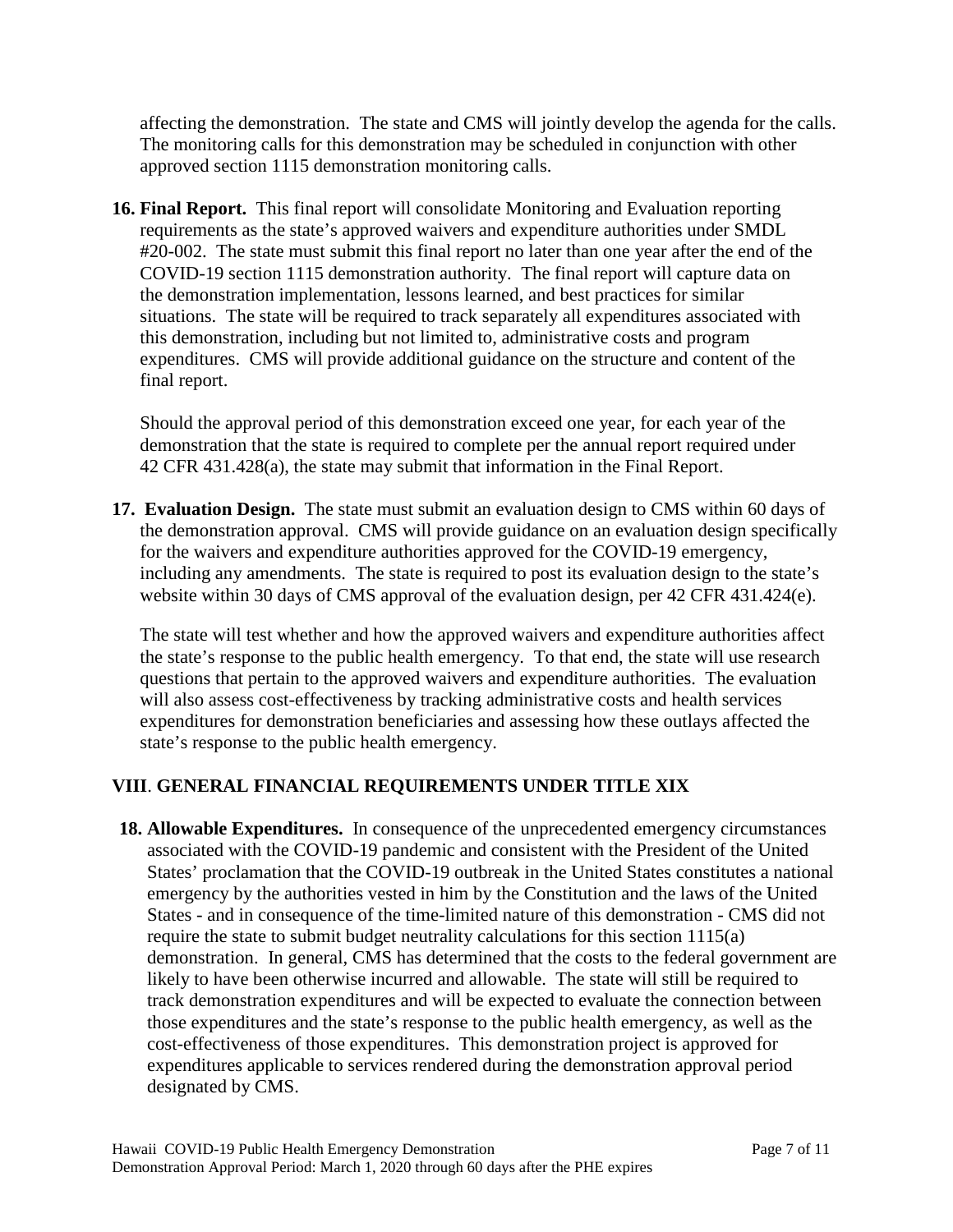- **19. Standard Medicaid Funding Process.** The standard Medicaid funding process will be used for this demonstration. The state will provide quarterly expenditure reports through the Medicaid and CHIP Budget and Expenditure System (MBES/CBES) to report total expenditures for services provided under this demonstration following routine CMS-37 and CMS-64 reporting instructions as outlined in section 2500 of the State Medicaid Manual. The State will estimate matchable demonstration expenditures (total computable and federal share) authorized for this demonstration and separately report these expenditures by quarter for each federal fiscal year on the form CMS-37 for both the medical assistance payments (MAP) and State and local administration costs (ADM). CMS shall make federal funds available based upon the State's estimate, as approved by CMS. Within thirty (30) days after the end of each quarter, the State shall submit form CMS-64 Quarterly Medicaid Expenditure Report, showing Medicaid expenditures made in the quarter just ended. If applicable, subject to the payment deferral process, CMS shall reconcile expenditures reported on form CMS-64 with federal funding previously made available to the State, and include the reconciling adjustment in the finalization of the grant award to the State.
- **20. Extent of Federal Financial Participation for the Demonstration.** Subject to CMS approval of the source(s) of the non-federal share of funding, CMS will provide FFP at the applicable federal matching rate for the demonstration as a whole for the following:
	- a. Administrative costs, including those associated with the administration of the demonstration;
	- b. Net expenditures and prior period adjustments of the Medicaid program that are paid in accordance with the approved Medicaid state plan; and
	- c. Medical assistance expenditures and prior period adjustments made under section 1115 demonstration authority with dates of service during the demonstration period; including those made in conjunction with the demonstration, net of enrollment fees, cost sharing, pharmacy rebates, and all other types of third party liability.
- **21. Sources of Non-Federal Share.** The state certifies that its match for the non-federal share of funds for this demonstration are state/local monies. The state further certifies that such funds must not be used to match for any other federal grant or contract, except as permitted by law. All sources of non-federal funding must be compliant with section 1903(w) of the Act and applicable regulations. In addition, all sources of the non-federal share of funding are subject to CMS approval.
	- a. The state acknowledges that CMS has authority to review the sources of the non-federal share of funding for the demonstration at any time. The state agrees that all funding sources deemed unacceptable by CMS shall be addressed within the time frames set by CMS.
	- b. The state acknowledges that any amendments that impact the financial status of the demonstration must require the state to provide information to CMS regarding all sources of the non-federal share of funding.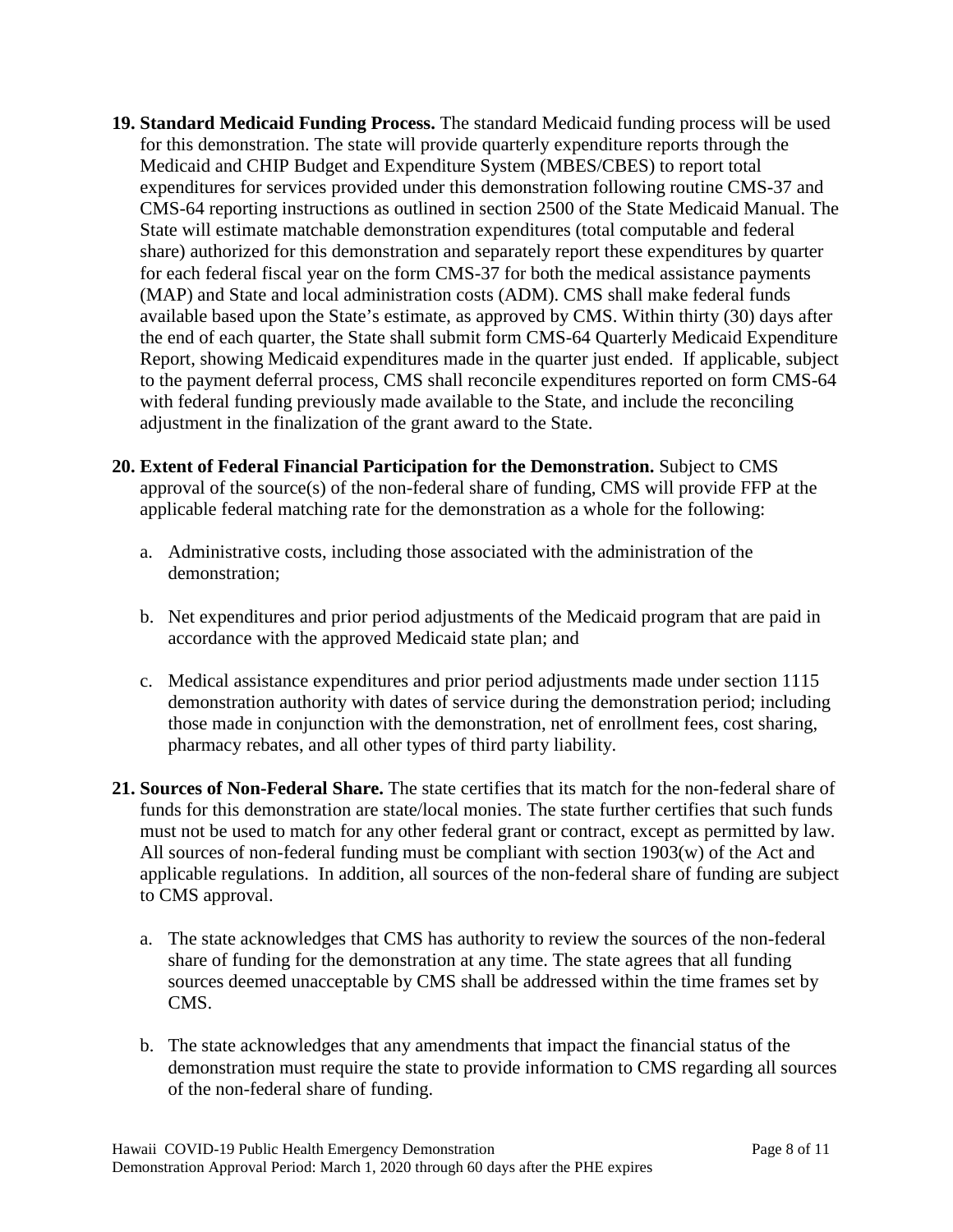- **22. Certification of Funding Conditions.** The state must certify that the following conditions for non-federal share of demonstration expenditures are met:
	- a. Units of government, including governmentally operated health care providers, may certify that state or local monies have been expended as the non-federal share of funds under the demonstration.
	- b. To the extent the state utilizes certified public expenditures (CPE) as the funding mechanism for the state share of title XIX payments, including expenditures authorized under a section 1115 demonstration, CMS must approve a cost reimbursement methodology. This methodology must include a detailed explanation of the process by which the State would identify those costs eligible under title XIX (or under section 1115 authority) for purposes of certifying public expenditures.
	- c. To the extent the state utilizes CPEs as the funding mechanism to claim federal match for expenditures under the demonstration, governmental entities to which general revenue funds are appropriated must certify to the state the amount of such state or local monies that are allowable under 42 CFR 433.51 to satisfy demonstration expenditures. If the CPE is claimed under a Medicaid authority, the federal matching funds received cannot then be used as the state share needed to receive other federal matching funds under 42 CFR 433.51(c). The entities that incurred the cost must also provide cost documentation to support the state's claim for federal match.
	- d. The state may use intergovernmental transfers (IGT) to the extent that such funds are derived from state or local monies and are transferred by units of government within the state. Any transfers from governmentally operated health care providers must be made in an amount not to exceed the non-federal share of title XIX payments.
	- e. Under all circumstances, health care providers must retain 100 percent of the reimbursement for claimed expenditures. Moreover, consistent with 42 CFR 447.10, no pre-arranged agreements (contractual, voluntary, or otherwise) may exist between health care providers and state and/or local government to return and/or redirect to the state any portion of the Medicaid payments. This confirmation of Medicaid payment retention is made with the understanding that payments that are the normal operating expenses of conducting business, such as payments related to taxes, including health care providerrelated taxes, fees, business relationships with governments that are unrelated to Medicaid and in which there is no connection to Medicaid payments, are not considered returning and/or redirecting a Medicaid payment.
- **23. Program Integrity.** The state must have processes in place to ensure there is no duplication of federal funding for any aspect of the demonstration. The state must also ensure that the state and any of its contractors follow standard program integrity principles and practices including retention of data. All data, financial reporting, and sources of non-federal share are subject to audit.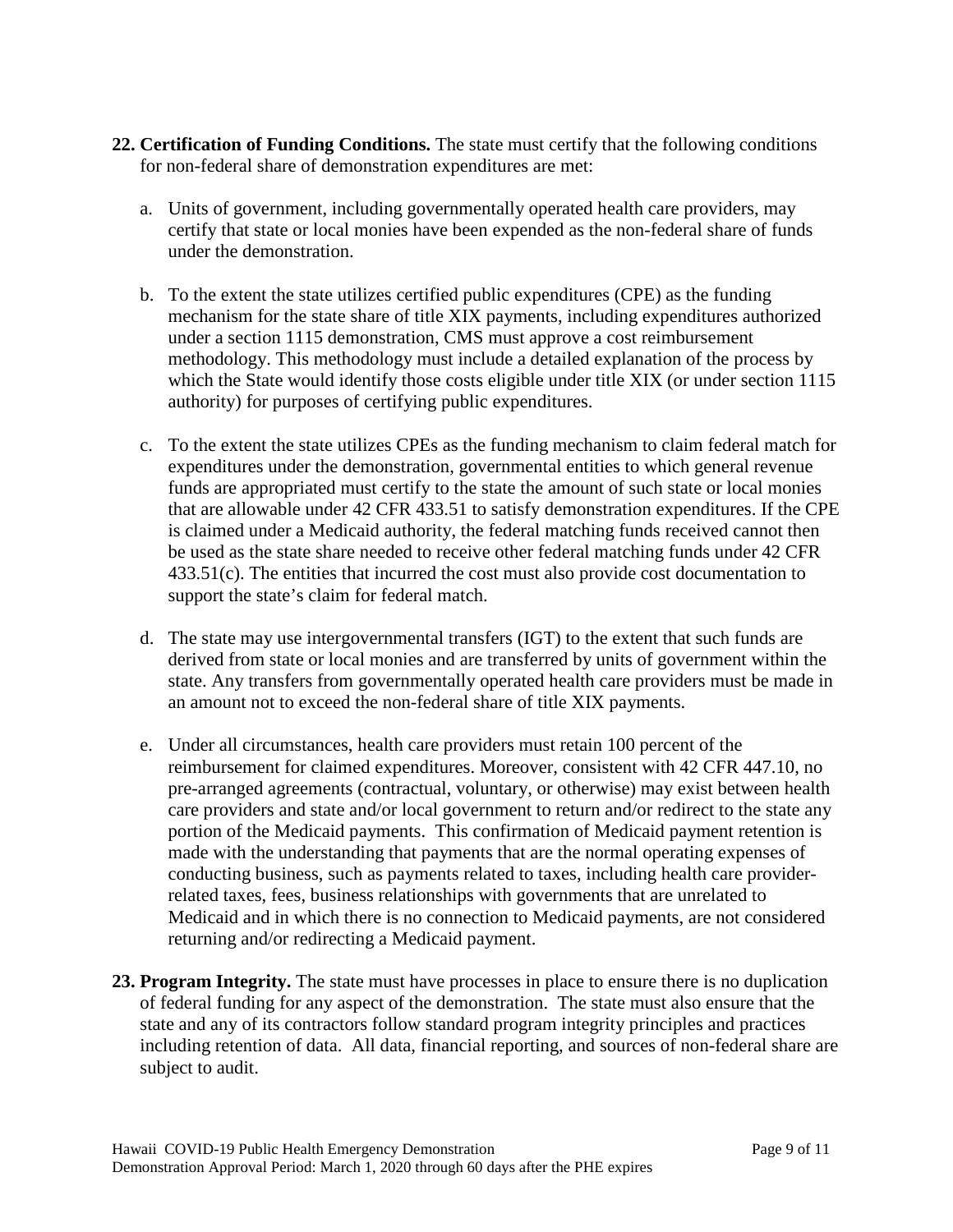- **24. Reporting Expenditures.** The state must report all demonstration expenditures claimed under the authority of title XIX of the Act each quarter on separate forms CMS-64.9 WAIVER and/or 64.9P WAIVER, identified by the demonstration project number assigned by CMS (11-W-00331/3). Separate reports must be submitted by MEG (identified by Waiver Name) and Demonstration Year (identified by the two-digit project number extension). Unless specified otherwise, expenditures must be reported by demonstration year according to date of payment. All MEGs that must be reported are identified below in the MEG Detail for Expenditure Reporting table.
	- a. Cost Settlements. The state will report any cost settlements attributable to the demonstration on the appropriate prior period adjustment schedules (form CMS-64.9P WAIVER) for the summary sheet line 10b, in lieu of lines 9 or 10c. For any cost settlement not attributable to this demonstration, the adjustments should be reported as otherwise instructed in the State Medicaid Manual. Cost settlements must be reported by DY consistent with how the original expenditures were reported.
	- b. Administrative Costs. The state will separately track and report additional administrative costs that are directly attributable to the demonstration. All administrative costs must be identified on the forms CMS-64.10 WAIVER and/or 64.10P WAIVER.
	- c. Financial Reporting Specifications Manual. The state will create and maintain a Specifications Manual that describes in detail how the state will compile data on actual expenditures under the demonstration, including methods used to extract and compile data from the state's Medicaid Management Information System, eligibility system, and accounting systems for reporting on the CMS-64, consistent with the terms of the demonstration. The Financial Reporting Specifications Manual must be made available to CMS on request.

| <b>MEG</b><br>(Waiver Name)                                                                                                       | <b>Detailed Description</b>                                                                                                                 | <b>Exclusions</b> | <b>CMS-64.9</b><br>Line(s) To<br><b>Use</b>  | <b>MAP</b> or<br><b>ADM</b> |
|-----------------------------------------------------------------------------------------------------------------------------------|---------------------------------------------------------------------------------------------------------------------------------------------|-------------------|----------------------------------------------|-----------------------------|
| 1915(i)-like Initial<br><b>Evaluations and</b><br>Assessments, and<br><b>Revaluations and</b><br>Reassessments.                   | Additional expenditures associated<br>with 1915(i)-like LTSS deadlines for<br>evaluations, assessments,<br>revaluations, and reassessments. | N/A               | Line $19A$ ,<br>19B, 19C, or<br>19D          | <b>MAP</b>                  |
| $1915(c)$ and $1915(c)$ -<br>like HCBS Waiver<br><b>Level of Care</b><br><b>Determination and</b><br>Redetermination<br>Timeline. | Additional expenditures associated<br>with $1915(c)$ and $1915(c)$ -like LTSS<br>LOC determination and<br>redetermination timelines.        | N/A               | Line 19A,<br>19B, 19C, or<br>19 <sub>D</sub> | <b>MAP</b>                  |
| <b>Retainer Payments</b>                                                                                                          | Expenditures for retainer payments to<br>certain habilitation and personal care<br>providers to maintain capacity during<br>the emergency   | N/A               | Line 19A,<br>19B, or 23B                     | <b>MAP</b>                  |

**Table 1. MEG Detail for Expenditure Reporting**